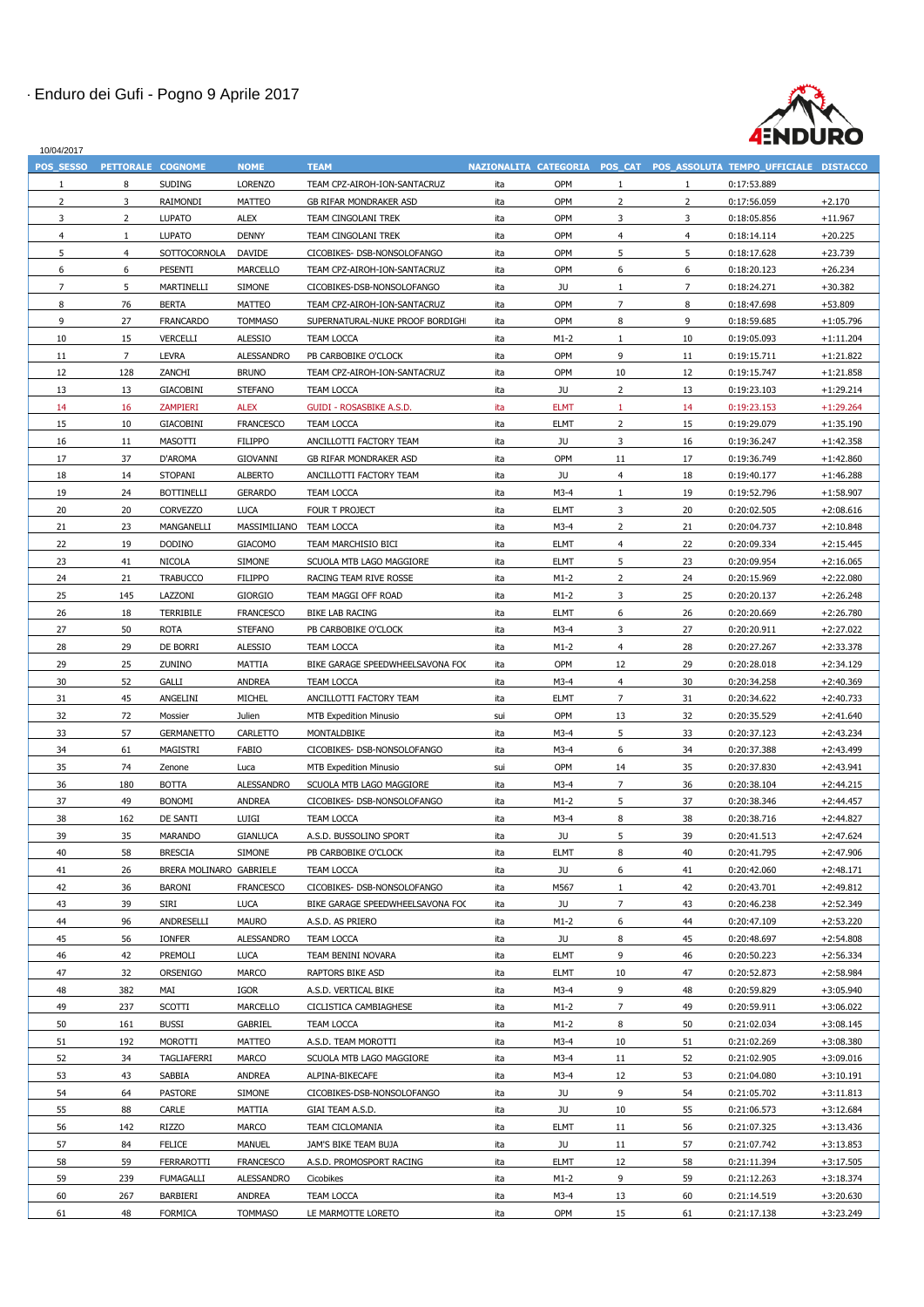| 62  | 40  | <b>MENTI</b>      | <b>PAOLO</b>      | <b>TEAM LOCCA</b>                  | ita | M567        | $\overline{2}$  | 62  | 0:21:20.203                | $+3:26.314$                |
|-----|-----|-------------------|-------------------|------------------------------------|-----|-------------|-----------------|-----|----------------------------|----------------------------|
| 63  | 62  | <b>ROTA</b>       | <b>MATTEO</b>     | PB CARBOBIKE O'CLOCK               | ita | JU          | 12              | 63  | 0:21:22.803                | $+3:28.914$                |
| 64  | 121 | <b>FUSANI</b>     | <b>LUCA</b>       | GS BMX VIGEVANO - LA SGOMMATA      | ita | $M1-2$      | 10              | 64  | 0:21:23.781                | $+3:29.892$                |
| 65  | 38  | <b>BOTTINELLI</b> | <b>CHRISTIAN</b>  | TEAM BENINI NOVARA                 | ita | <b>ELMT</b> | 13              | 65  | 0:21:24.149                | $+3:30.260$                |
| 66  | 260 | <b>MEIRANA</b>    | <b>DIEGO</b>      | PB CARBOBIKE O'CLOCK               | ita | <b>ELMT</b> | 14              | 66  | 0:21:24.237                | $+3:30.348$                |
| 67  | 87  | <b>BOSTICARDO</b> | <b>ANDREA</b>     | <b>FLOWERBIKE SCUOLAMTB</b>        | ita | JU          | 13              | 67  | 0:21:24.594                | $+3:30.705$                |
| 68  | 264 | <b>OTTONELLO</b>  | <b>GIANLUIGI</b>  | PB CARBOBIKE O'CLOCK               | ita | $M3-4$      | 14              | 68  | 0:21:25.768                | $+3:31.879$                |
| 69  | 70  | <b>BARDINA</b>    | <b>ANDREA</b>     | ASD CONDOR TEAM                    | ita | OPM         | 16              | 69  | 0:21:25.903                | $+3:32.014$                |
| 70  | 199 | <b>MANINI</b>     | <b>VITTORIO</b>   | <b>RAMPIKOSSOLA</b>                | ita | <b>ELMT</b> | 15              | 70  | 0:21:25.916                | $+3:32.027$                |
| 71  | 107 | <b>BIASCO</b>     | <b>GABRIELE</b>   | BIELLA CYCLING MOVEMENT            | ita | <b>ELMT</b> | 16              | 71  | 0:21:27.133                | $+3:33.244$                |
| 72  | 232 | <b>CESANO</b>     | <b>GIORGIO</b>    | DUSTDEVILS C.T. ASD                | ita | <b>ELMT</b> | 17              | 72  | 0:21:27.716                | $+3:33.827$                |
| 73  | 313 | <b>TAMBORINI</b>  | <b>LUCA</b>       | <b>GIORNALIERO</b>                 | ita | $M1-2$      | 11              | 73  | 0:21:29.990                | $+3:36.101$                |
| 74  | 243 | <b>DICEMBRIO</b>  | <b>DIEGO</b>      | MX RACING SARANDREA ASD            | ita | $M1-2$      | 12              | 74  | 0:21:31.288                | $+3:37.399$                |
|     |     |                   |                   |                                    |     |             |                 |     |                            |                            |
| 75  | 33  | <b>BUZIO</b>      | <b>LUCA</b>       | RACING TEAM RIVE ROSSE             | ita | <b>ELMT</b> | 18              | 75  | 0:21:33.485                | $+3:39.596$                |
| 76  | 63  | LO NIGRO          | <b>MATTIA</b>     | L'EQUILIBRIO MTB SCHOOL            | ita | <b>ELMT</b> | 19              | 76  | 0:21:33.579                | $+3:39.690$                |
| 77  | 160 | <b>RAMACIOTTI</b> | <b>ALESSIO</b>    | <b>TEAM LOCCA</b>                  | ita | $M1-2$      | 13              | 77  | 0:21:34.021                | $+3:40.132$                |
| 78  | 223 | <b>SORU</b>       | <b>MANUELE</b>    | ALL BIKES                          | ita | $M1-2$      | 14              | 78  | 0:21:35.061                | $+3:41.172$                |
| 79  | 69  | <b>BOZZOLA</b>    | <b>ELIA</b>       | <b>BIKE LAB RACING</b>             | ita | <b>ELMT</b> | 20              | 79  | 0:21:36.053                | $+3:42.164$                |
| 80  | 311 | <b>MANGONE</b>    | <b>ERNESTO</b>    | TEAM MANGONE BIKE ASD              | ita | $M3-4$      | 15              | 80  | 0:21:36.266                | $+3:42.377$                |
| 81  | 138 | <b>BASALINI</b>   | <b>MATTEO</b>     | SCUOLA MTB LAGO MAGGIORE           | ita | $M1-2$      | 15              | 81  | 0:21:36.525                | $+3:42.636$                |
| 82  | 283 | <b>MORONI</b>     | <b>GIORDANO</b>   | <b>BIKE LAB RACING</b>             | ita | $M1-2$      | 16              | 82  | 0:21:37.583                | $+3:43.694$                |
| 83  | 248 | RINALDI           | <b>STEFANO</b>    | <b>RAMPIKOSSOLA</b>                | ita | <b>ELMT</b> | 21              | 83  | 0:21:40.792                | $+3:46.903$                |
| 84  | 247 | ANDREOLI          | <b>UMBERTO</b>    | ALPINA-BIKECAFE                    | ita | <b>ELMT</b> | 22              | 84  | 0:21:42.463                | $+3:48.574$                |
| 85  | 68  | <b>BACIGALUPO</b> | <b>MATTEO</b>     | PUNTOSPORT TEAM                    | ita | <b>ELMT</b> | 23              | 85  | 0:21:42.683                | $+3:48.794$                |
| 86  | 158 | PELLE             | <b>DAVIDE</b>     | <b>FLOWERBIKE SCUOLAMTB</b>        | ita | $M1-2$      | 17              | 86  | 0:21:43.956                | $+3:50.067$                |
| 87  | 191 | <b>SALA</b>       | <b>GRAZIANO</b>   | A.S.D. TEAM MOROTTI                | ita | M567        | 3 <sup>1</sup>  | 87  | 0:21:44.259                | $+3:50.370$                |
| 88  | 257 | <b>GRASSI</b>     | <b>ANDREA</b>     | ASD POLISPORTIVA CEDAS LANCIA VERI | ita | $M1-2$      | 18              | 88  | 0:21:45.920                | $+3:52.031$                |
| 89  | 280 | <b>BONGIORNI</b>  | <b>LORENZO</b>    | <b>BIKE LAB RACING</b>             | ita | <b>ELMT</b> | 24              | 89  | 0:21:46.712                | $+3:52.823$                |
| 90  | 51  | PIAZZA            | <b>LORENZO</b>    | <b>TEAM LOCCA</b>                  | ita | $M3-4$      | 16              | 90  | 0:21:47.751                | $+3:53.862$                |
| 91  | 77  | DEBERNARDI        | <b>EDOARDO</b>    | <b>FLOWERBIKE SCUOLAMTB</b>        | ita | JU          | 14              | 91  | 0:21:47.933                | $+3:54.044$                |
| 92  | 384 | <b>MARTINELLI</b> | <b>MARCO</b>      | MX RACING SARANDREA ASD            | ita | $M1-2$      | 19              | 92  | 0:21:48.168                | $+3:54.279$                |
| 93  | 55  | <b>TARABINI</b>   | <b>EMANUELE</b>   | <b>BIKE&amp;CO ASD</b>             | ita | $M3-4$      | 17              | 93  | 0:21:52.158                | $+3:58.269$                |
| 94  | 193 | <b>BUBBA</b>      | <b>ANDREA</b>     | MADE OF                            | ita | <b>ELMT</b> | 25              | 94  | 0:21:52.358                | $+3:58.469$                |
| 95  | 245 | VALLÓ             | <b>FILIPPO</b>    | DUSTDEVILS C.T. ASD                | ita | <b>ELMT</b> | 26              | 95  | 0:21:52.980                | $+3:59.091$                |
| 96  | 115 | DE BUONO          | <b>FEDERICO</b>   | DOTTORBIKE.IT CREW ASD             | ita | <b>ELMT</b> | 27              | 96  | 0:21:53.899                | $+4:00.010$                |
| 97  | 210 | <b>CUNEO</b>      | <b>MATTEO</b>     | TEAM BLU BELGA                     | ita | $M1-2$      | 20              | 97  | 0:21:56.022                | $+4:02.133$                |
| 98  | 22  | <b>BONAROTTI</b>  | <b>ALESSANDRO</b> | BIKE GARAGE SPEEDWHEELSAVONA FOO   | ita | $M1-2$      | 21              | 98  | 0:21:56.759                | $+4:02.870$                |
| 99  | 185 | <b>BONELLA</b>    | <b>MARCO</b>      | SCUOLA MTB LAGO MAGGIORE           | ita | $M1-2$      | 22              | 99  | 0:21:56.966                | $+4:03.077$                |
| 100 | 159 | <b>MANFRON</b>    | <b>MARCO</b>      | VITTORIA CYCLING TEAM PED BIELLESE | ita | $M3-4$      | 18              | 100 | 0:21:58.746                | $+4:04.857$                |
| 101 | 97  | <b>BELLAN</b>     | <b>FILIPPO</b>    | A.S.D. BUSSOLINO SPORT             | ita | $M1-2$      | 23              | 101 | 0:22:00.698                | $+4:06.809$                |
| 102 | 60  | <b>BROGLIO</b>    | <b>GUGLIELMO</b>  | <b>TEAM LOCCA</b>                  | ita | $M3-4$      | 19              | 103 | 0:22:04.237                | $+4:10.348$                |
| 103 | 82  | <b>DREOSSI</b>    | <b>MICHELE</b>    | <b>TEAM GRANZON</b>                | ita | JU          | 15              | 104 | 0:22:05.746                | $+4:11.857$                |
| 104 | 234 | <b>COCCHI</b>     | <b>GERMANO</b>    | ALPINA-BIKECAFE                    | ita | $M3-4$      | 20              | 106 | 0:22:07.269                | $+4:13.380$                |
| 105 | 241 | <b>GARBARINO</b>  | <b>MASSIMO</b>    | TEAM MAGGI OFF ROAD                | ita | $M1-2$      | 24              | 107 | 0:22:07.590                | $+4:13.701$                |
| 106 | 220 | <b>BARBAZZA</b>   | <b>STEFANO</b>    | CICOBIKES-DSB-NONSOLOFANGO         | ita | M567        |                 | 108 | 0:22:09.267                | $+4:15.378$                |
| 107 | 151 | <b>FIA</b>        | <b>STÉPHANE</b>   | SUPERNATURAL RACING TEAM           | ita | $M3-4$      | 21              | 109 |                            |                            |
| 108 | 312 | <b>TARTAGLIA</b>  | <b>LEONARDO</b>   | CMC CYCLING EXPERIENCE             | ita | <b>OPM</b>  | 17              | 110 | 0:22:11.223<br>0:22:12.296 | $+4:17.334$<br>$+4:18.407$ |
|     |     |                   |                   | SCUOLA MTB LAGO MAGGIORE           |     |             |                 |     |                            |                            |
| 109 | 137 | <b>MOROSO</b>     | <b>ANDREA</b>     |                                    | ita | $M1-2$      | 25              | 111 | 0:22:12.406                | $+4:18.517$                |
| 110 | 67  | PRINO             | <b>FILIPPO</b>    | <b>TEAM LOCCA</b>                  | ita | M567        | 5.              | 112 | 0:22:13.318                | $+4:19.429$                |
| 111 | 181 | <b>VITTONI</b>    | <b>LORENZO</b>    | SCUOLA MTB LAGO MAGGIORE           | ita | <b>ELMT</b> | 28              | 113 | 0:22:17.685                | +4:23.796                  |
| 112 | 259 | <b>CARUSO</b>     | <b>GIANLUCA</b>   | ALPINA-BIKECAFE                    | ita | $M3-4$      | 22              | 114 | 0:22:20.477                | $+4:26.588$                |
| 113 | 9   | <b>OSSATI</b>     | <b>STEFANO</b>    | <b>TRACCE TEAM</b>                 | ita | JU          | 16              | 115 | 0:22:20.550                | $+4:26.661$                |
| 114 | 190 | <b>CUCINELLI</b>  | PIETRO            | TEAM MAGGI OFF ROAD                | ita | $M1-2$      | 26              | 116 | 0:22:21.694                | $+4:27.805$                |
| 115 | 198 | <b>BACCO</b>      | ANDREA            | MADE OF                            | ita | $M1-2$      | 27              | 117 | 0:22:25.584                | $+4:31.695$                |
| 116 | 314 | <b>SGARBOSSA</b>  | <b>MATTIA</b>     | ASD CLAMAS TEAM                    | ita | <b>ELMT</b> | 29              | 118 | 0:22:25.881                | +4:31.992                  |
| 117 | 255 | <b>COMUNIAN</b>   | <b>ENRICO</b>     | ASD POLISPORTIVA CEDAS LANCIA VERI | ita | <b>ELMT</b> | 30 <sup>°</sup> | 119 | 0:22:26.426                | +4:32.537                  |
| 118 | 263 | LAGOMARSINO       | <b>DAVIDE</b>     | BIKE GARAGE SPEEDWHEELSAVONA FO(   | ita | <b>ELMT</b> | 31              | 120 | 0:22:26.773                | +4:32.884                  |
| 119 | 111 | <b>NAFTALI</b>    | <b>DANIEL</b>     | <b>BIKE LAB RACING</b>             | ita | <b>ELMT</b> | 32              | 121 | 0:22:28.445                | +4:34.556                  |
| 120 | 301 | ZOTTI             | <b>JACOPO</b>     | ITALY BIKE ADVENTURES              | ita | $M1-2$      | 28              | 122 | 0:22:29.677                | +4:35.788                  |
| 121 | 163 | <b>MARCHELLO</b>  | <b>ANDREA</b>     | <b>FLOWERBIKE SCUOLAMTB</b>        | ita | $M3-4$      | 23              | 123 | 0:22:30.651                | $+4:36.762$                |
| 122 | 202 | PALLASTRELLI      | <b>STEFANO</b>    | DOTTORBIKE.IT CREW ASD             | ita | $M1-2$      | 29              | 124 | 0:22:32.628                | +4:38.739                  |
| 123 | 221 | BAZZANI           | <b>LUCA</b>       | TEAM BLU BELGA                     | ita | $M1-2$      | 30              | 125 | 0:22:34.100                | $+4:40.211$                |
| 124 | 217 | <b>BERTON</b>     | <b>GIACOMO</b>    | <b>BIKE LAB RACING</b>             | ita | $M1-2$      | 31              | 126 | 0:22:38.607                | $+4:44.718$                |
| 125 | 278 | <b>FINAZZI</b>    | <b>MICHELE</b>    | A.S.D. TEAM MOROTTI                | ita | <b>ELMT</b> | 33              | 127 | 0:22:38.616                | +4:44.727                  |
|     |     |                   | <b>STEFANO</b>    | L'EQUILIBRIO MTB SCHOOL            | ita | <b>ELMT</b> | 34              | 128 | 0:22:40.626                | $+4:46.737$                |
| 126 | 212 | <b>OMARINI</b>    |                   |                                    |     |             |                 |     |                            |                            |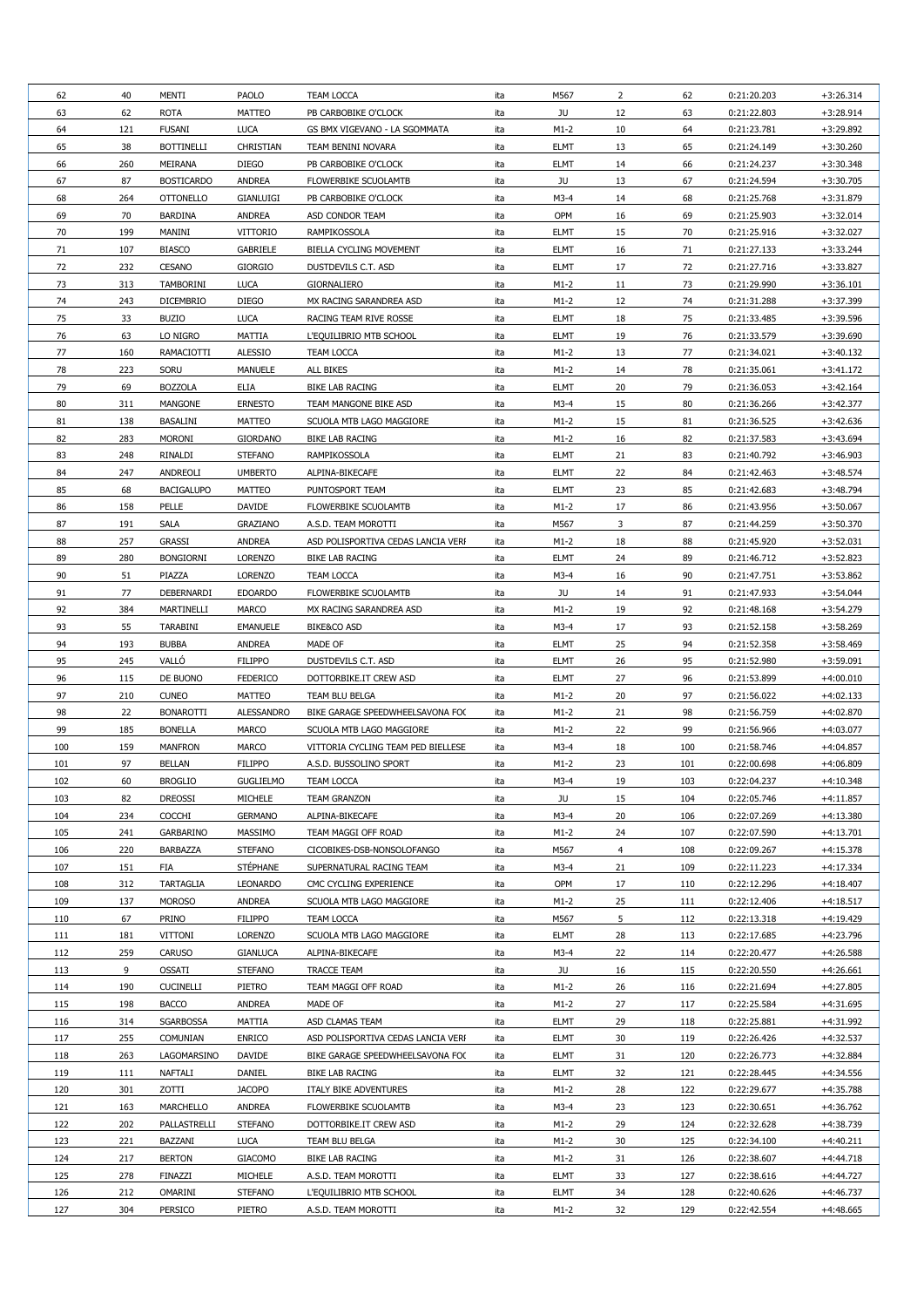| 128 | 75  | Pellencini        | Loris             | <b>MTB Expedition Minusio</b>      | sui | <b>OPM</b>  | 18 | 130 | 0:22:44.547 | $+4:50.658$ |
|-----|-----|-------------------|-------------------|------------------------------------|-----|-------------|----|-----|-------------|-------------|
| 129 | 294 | <b>MONZA</b>      | <b>MATTEO</b>     | ASD RAT RIDE ALL TERRAIN           | ita | $M3-4$      | 24 | 131 | 0:22:45.278 | $+4:51.389$ |
| 130 | 282 | <b>MOROSINI</b>   | <b>DANIEL</b>     | A.S.D. TEAM MOROTTI                | ita | <b>ELMT</b> | 35 | 132 | 0:22:46.766 | $+4:52.877$ |
| 131 | 286 | PIGNOLO           | FABIO             | RACING TEAM RIVE ROSSE             | ita | $M3-4$      | 25 | 133 | 0:22:47.188 | +4:53.299   |
| 132 | 303 | <b>ROCCHI</b>     | <b>ANDREA</b>     | A.S.D. TEAM MOROTTI                | ita | $M1-2$      | 33 | 134 | 0:22:50.999 | $+4:57.110$ |
| 133 | 130 | <b>NEGRI</b>      | <b>ALESSANDRO</b> | RACING TEAM RIVE ROSSE             | ita | $M3-4$      | 26 | 135 | 0:22:51.618 | $+4:57.729$ |
| 134 | 208 | <b>FUGAZZI</b>    | <b>SERGIO</b>     | TEAM BLU BELGA                     | ita | $M3-4$      | 27 | 136 | 0:22:53.219 | +4:59.330   |
| 135 | 272 | <b>AGUJARO</b>    | <b>FEDERICO</b>   | <b>TEAM CYCLO</b>                  | ita | $M1-2$      | 34 | 137 | 0:22:55.066 | $+5:01.177$ |
| 136 | 310 | <b>TORREANO</b>   | <b>GUIDO</b>      | TEAM MANGONE BIKE ASD              | ita | <b>ELMT</b> | 36 | 138 | 0:22:55.372 | $+5:01.483$ |
| 137 |     | <b>CHIOCCA</b>    |                   |                                    | ita | $M1-2$      |    | 139 |             |             |
|     | 305 |                   |                   | FILIPPO ANDREA A.S.D. AS PRIERO    |     |             | 35 |     | 0:22:55.937 | $+5:02.048$ |
| 138 | 93  | <b>GHEZZI</b>     | <b>ALBERTO</b>    | <b>BIKE&amp;CO ASD</b>             | ita | $M3-4$      | 28 | 140 | 0:22:56.471 | $+5:02.582$ |
| 139 | 242 | ALBERTUZZI        | <b>LUCA</b>       | <b>RAMPIKOSSOLA</b>                | ita | <b>ELMT</b> | 37 | 141 | 0:22:57.693 | $+5:03.804$ |
| 140 | 285 | CAROLI            | MASSIMILIANO      | <b>BIKE LAB RACING</b>             | ita | $M1-2$      | 36 | 142 | 0:22:57.840 | $+5:03.951$ |
| 141 | 131 | <b>BISTERZO</b>   | MAURIZIO          | <b>SCOTT SUMIN</b>                 | ita | $M3-4$      | 29 | 143 | 0:22:58.186 | $+5:04.297$ |
| 142 | 298 | <b>RIMONDO</b>    | <b>MATTEO</b>     | VAIANO AUTOFAN FONDRIEST           | ita | $M1-2$      | 37 | 144 | 0:22:58.967 | $+5:05.078$ |
| 143 | 71  | <b>BOVERO</b>     | <b>FEDERICO</b>   | ASD CONDOR TEAM                    | ita | <b>OPM</b>  | 19 | 145 | 0:22:59.630 | $+5:05.741$ |
| 144 | 256 | MASCHIETTO        | <b>MATTEO</b>     | ASD POLISPORTIVA CEDAS LANCIA VERI | ita | <b>ELMT</b> | 38 | 146 | 0:23:01.722 | $+5:07.833$ |
| 145 | 206 | PATRIGNANI        | <b>DANIELE</b>    | ALPINA-BIKECAFE                    | ita | $M3-4$      | 30 | 147 | 0:23:04.877 | $+5:10.988$ |
| 146 | 177 | <b>DECEGLIE</b>   | <b>DIEGO</b>      | <b>RIVIERAOUTDOOR</b>              | ita | $M3-4$      | 31 | 149 | 0:23:06.834 | $+5:12.945$ |
| 147 | 218 | <b>FORNARA</b>    | <b>DAVIDE</b>     | CICOBIKES- DSB-NONSOLOFANGO        | ita | $M1-2$      | 38 | 150 | 0:23:08.350 | $+5:14.461$ |
| 148 | 291 | <b>LISIGNOLI</b>  | <b>ANDREA</b>     | ASD RAT RIDE ALL TERRAIN           | ita | $M3-4$      | 32 | 151 | 0:23:08.915 | $+5:15.026$ |
| 149 | 254 | ZACCAGNINO        | <b>DARIO</b>      | ASD POLISPORTIVA CEDAS LANCIA VERI | ita | <b>ELMT</b> | 39 | 152 | 0:23:09.597 | $+5:15.708$ |
| 150 | 150 | <b>BOTTELLI</b>   | <b>MARCO</b>      | CICOBIKES- DSB-NONSOLOFANGO        | ita | $M3-4$      | 33 | 153 | 0:23:09.676 | $+5:15.787$ |
| 151 | 147 | PEDINI            | <b>ANDREA</b>     | I-MTB A.S.D.                       | ita | $M3-4$      | 34 | 154 | 0:23:13.657 | $+5:19.768$ |
| 152 | 224 | <b>ORSI</b>       | <b>ANDREA</b>     | DARRA RACING TEAM ASD              | ita | <b>ELMT</b> | 40 | 155 | 0:23:15.573 | $+5:21.684$ |
| 153 | 99  | PEZZOLI           | MAURIZIO          | A.S.D. TEAM MOROTTI                | ita | $M3-4$      | 35 | 156 | 0:23:16.986 | $+5:23.097$ |
| 154 | 148 | <b>BEDOGNI</b>    | <b>ATTILIO</b>    | ASD GS PREALPINO                   | ita | M567        | 6  | 157 | 0:23:17.562 | $+5:23.673$ |
| 155 | 105 | <b>GROSSI</b>     | <b>LORENZO</b>    | <b>BIELLA CYCLING MOVEMENT</b>     | ita | <b>ELMT</b> | 41 | 158 | 0:23:17.974 | $+5:24.085$ |
| 156 | 302 | <b>LONGHI</b>     | <b>ANDREA</b>     | A.S.D. TEAM MOROTTI                | ita | $M1-2$      | 39 | 159 | 0:23:18.766 | $+5:24.877$ |
| 157 | 279 | <b>FRANCHINA</b>  | <b>LORENZO</b>    | <b>FONDOCORSA</b>                  | ita | <b>ELMT</b> | 42 | 160 | 0:23:20.180 | $+5:26.291$ |
| 158 | 178 | <b>CREPALDI</b>   | FABIO             | SPEEDY BIKE ASD                    | ita | $M1-2$      | 40 | 161 | 0:23:20.452 | $+5:26.563$ |
| 159 | 266 | <b>NOTARIO</b>    | <b>LUCA</b>       | ALPINA-BIKECAFE                    | ita | $M3-4$      | 36 | 162 | 0:23:21.179 | $+5:27.290$ |
| 160 | 79  | MILESI            | <b>MATTEO</b>     | LE MARMOTTE LORETO                 | ita | JU          | 17 | 163 | 0:23:22.651 | $+5:28.762$ |
|     |     |                   |                   |                                    |     |             |    |     |             |             |
| 161 | 215 | SABATINI          | <b>RUGGERO</b>    | ASD BREAK BIKE SESTRI              | ita | $M3-4$      | 37 | 164 | 0:23:24.885 | $+5:30.996$ |
| 162 | 290 | <b>ROSSI</b>      | <b>MATTEO</b>     | ASD RAT RIDE ALL TERRAIN           | ita | $M1-2$      | 41 | 165 | 0:23:26.189 | $+5:32.300$ |
| 163 | 117 | <b>SCAPARRA</b>   | <b>LUCA VITO</b>  | <b>FIGHT VIELLE</b>                | ita | $M1-2$      | 42 | 166 | 0:23:35.042 | $+5:41.153$ |
| 164 | 244 | <b>CHIEMENTA</b>  | <b>SIMONE</b>     | GS TEAM 2X2 BRENNA                 | ita | <b>ELMT</b> | 43 | 167 | 0:23:35.949 | $+5:42.060$ |
| 165 | 116 | <b>MELIA</b>      | <b>GIANLUCA</b>   | <b>DREAM TEAM</b>                  | ita | $M1-2$      | 43 | 168 | 0:23:37.734 | $+5:43.845$ |
| 166 | 173 | DI SANZO          | <b>MASSIMO</b>    | TEAM BENINI NOVARA                 | ita | <b>ELMT</b> | 44 | 169 | 0:23:38.065 | $+5:44.176$ |
| 167 | 196 | <b>NEVE</b>       | <b>GIANLUCA</b>   | MADE OF                            | ita | <b>ELMT</b> | 45 | 170 | 0:23:39.035 | $+5:45.146$ |
| 168 | 292 | <b>BRACCO</b>     | <b>CARLO</b>      | ASD RAT RIDE ALL TERRAIN           | ita | $M3-4$      | 38 | 171 | 0:23:40.885 | $+5:46.996$ |
| 169 | 197 | <b>ROBOTTI</b>    | <b>PAOLO</b>      | MADE OF                            | ita | <b>ELMT</b> | 46 | 172 | 0:23:44.995 | $+5:51.106$ |
| 170 | 149 | <b>MAFFIA</b>     | <b>LORIS</b>      | giornaliero                        | ita | $M1-2$      | 44 | 173 | 0:23:46.975 | $+5:53.086$ |
| 171 | 246 | POLETTI           | <b>BRIAN</b>      | CICOBIKES- DSB-NONSOLOFANGO        | ita | $M3-4$      | 39 | 174 | 0:23:47.192 | $+5:53.303$ |
| 172 | 271 | <b>PORTALUPPI</b> | <b>MARCO</b>      | DOTTORBIKE.IT CREW ASD             | ita | $M1-2$      | 45 | 175 | 0:23:49.013 | $+5:55.124$ |
| 173 | 287 | <b>RAVAGLIA</b>   | <b>FEDERICO</b>   | ASD RAT RIDE ALL TERRAIN           | ita | <b>ELMT</b> | 47 | 176 | 0:23:49.261 | $+5:55.372$ |
| 174 | 157 | PUERARI           | <b>DANIELE</b>    | DOTTORBIKE.IT CREW ASD             | ita | $M1-2$      | 46 | 177 | 0:23:49.567 | $+5:55.678$ |
| 175 | 226 | <b>BREUZA</b>     | FABIO             | ALPINA-BIKECAFE                    | ita | $M3-4$      | 40 | 179 | 0:23:50.443 | $+5:56.554$ |
| 176 | 275 | MAZZANTI          | <b>ALBERTO</b>    | TEAM MAGGI OFF ROAD                | ita | M567        | 7  | 180 | 0:23:53.553 | $+5:59.664$ |
| 177 | 296 | <b>CAPPETTI</b>   | <b>DAVIDE</b>     | BIKE BEAT A.S.D.                   | ita | $M1-2$      | 47 | 181 | 0:23:54.662 | $+6:00.773$ |
| 178 | 238 | DELL'ORCO         | <b>ANDREA</b>     | CICLISTICA CAMBIAGHESE             | ita | $M1-2$      | 48 | 182 | 0:23:55.549 | $+6:01.660$ |
| 179 | 126 | <b>ROSAS</b>      | <b>PAOLO</b>      | <b>GUIDI - ROSASBIKE A.S.D.</b>    | ita | $M3-4$      | 41 | 183 | 0:23:58.844 | $+6:04.955$ |
| 180 | 120 | SALVI             | <b>ANDREA</b>     | FOUR T PROJECT                     | ita | <b>ELMT</b> | 48 | 184 | 0:23:59.582 | $+6:05.693$ |
| 181 | 231 | <b>GRANDINI</b>   | <b>FEDERICO</b>   | A.S.D. BUSSOLINO SPORT             | ita | <b>ELMT</b> | 49 | 185 | 0:24:02.763 | $+6:08.874$ |
| 182 | 168 | <b>SENA</b>       | <b>CLAUDIO</b>    | <b>TEAM BENINI NOVARA</b>          | ita | M567        | 8  | 186 | 0:24:03.719 | $+6:09.830$ |
| 183 | 182 | VALSECCHI         | <b>ROBERTO</b>    | <b>TEAM LOCCA</b>                  | ita | $M3-4$      | 42 | 187 | 0:24:04.049 | $+6:10.160$ |
| 184 | 195 | <b>MARTINOTTI</b> | <b>STEFANO</b>    | MADE OF                            | ita | $M1-2$      | 49 | 188 | 0:24:04.528 | $+6:10.639$ |
| 185 | 252 | <b>COMUNIAN</b>   | <b>STEFANO</b>    | ASD POLISPORTIVA CEDAS LANCIA VERI | ita | $M1-2$      | 50 | 189 | 0:24:08.936 | $+6:15.047$ |
| 186 | 164 | <b>VICARIO</b>    | <b>MARCO</b>      | CICOBIKES- DSB-NONSOLOFANGO        | ita | $M3-4$      | 43 | 191 | 0:24:12.023 | $+6:18.134$ |
| 187 | 203 | <b>MANZONE</b>    | <b>DAVIDE</b>     | PUNTOSPORT TEAM                    | ita | $M3-4$      | 44 | 192 | 0:24:12.763 | $+6:18.874$ |
| 188 | 165 | <b>VICARIO</b>    | <b>PAOLO</b>      | CICOBIKES- DSB-NONSOLOFANGO        | ita | $M3-4$      | 45 | 194 | 0:24:15.582 | $+6:21.693$ |
|     |     |                   |                   |                                    |     |             |    |     |             |             |
| 189 | 189 | <b>POGNANTE</b>   | <b>MATTEO</b>     | ALPINA-BIKECAFE                    | ita | $M1-2$      | 51 | 195 | 0:24:17.170 | $+6:23.281$ |
| 190 | 167 | <b>BARBERO</b>    | <b>ALBERTO</b>    | A.S.DILETTANTISTICA FREELANGHER    | ita | <b>ELMT</b> | 50 | 196 | 0:24:17.319 | $+6:23.430$ |
| 191 | 289 | FARE              | <b>ANDREA</b>     | ASD RAT RIDE ALL TERRAIN           | ita | $M1-2$      | 52 | 197 | 0:24:17.712 | $+6:23.823$ |
| 192 | 293 | <b>LEO</b>        | <b>FIORENZO</b>   | ASD RAT RIDE ALL TERRAIN           | ita | $M3-4$      | 46 | 198 | 0:24:19.651 | $+6:25.762$ |
| 193 | 270 | <b>GALLI</b>      | <b>STEFANO</b>    | <b>GB JUNIOR TEAM</b>              | ita | M567        | 9  | 199 | 0:24:21.976 | $+6:28.087$ |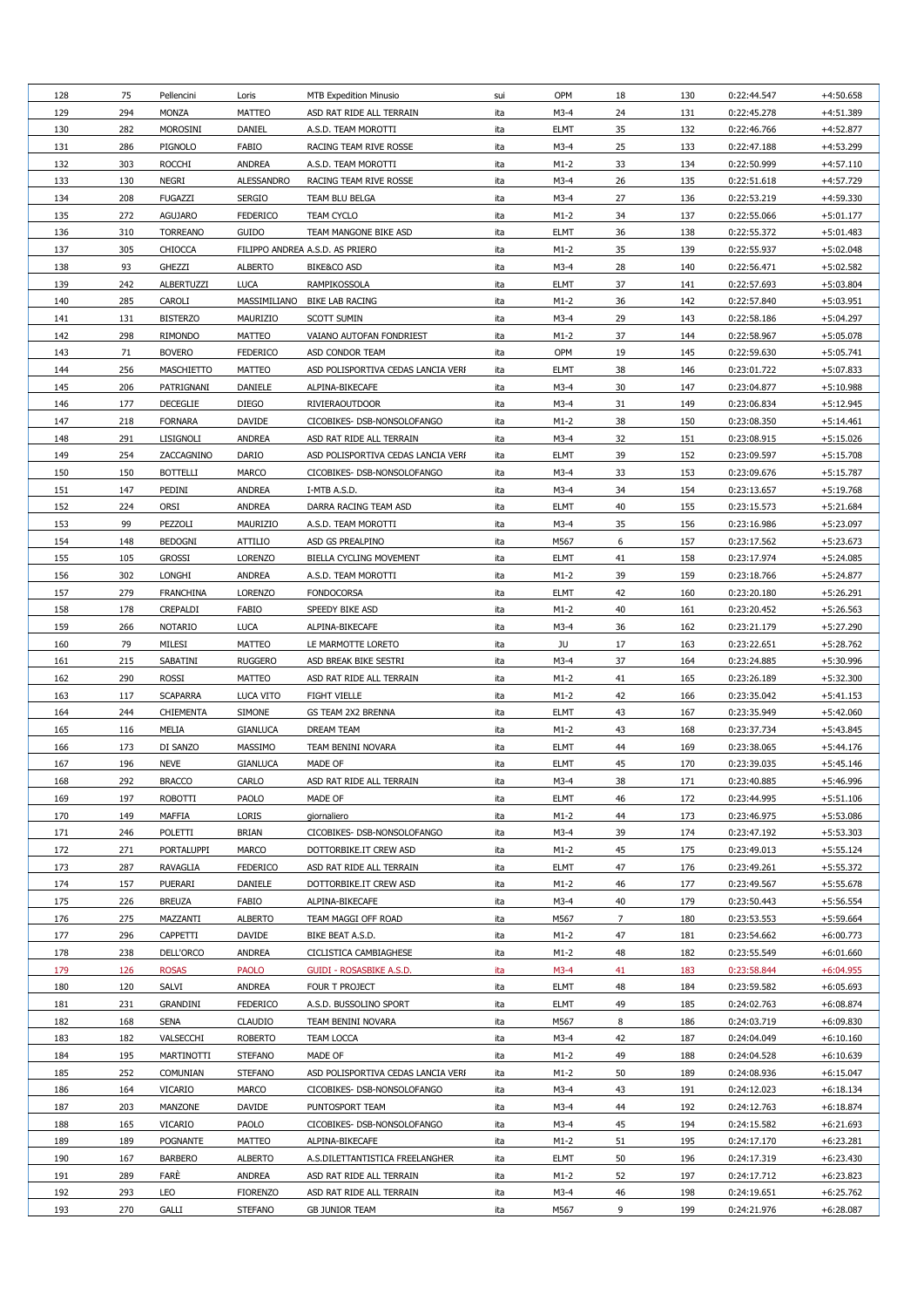| 194 | 253 | <b>BORDIN</b>     | <b>ALAN</b>           | ASD POLISPORTIVA CEDAS LANCIA VERI | ita | $M1-2$      | 53 | 200 | 0:24:22.509 | $+6:28.620$  |
|-----|-----|-------------------|-----------------------|------------------------------------|-----|-------------|----|-----|-------------|--------------|
| 195 | 78  | <b>BONSIGNORI</b> | <b>ALESSANDRO</b>     | GIAI TEAM A.S.D.                   | ita | JU          | 18 | 202 | 0:24:24.661 | $+6:30.772$  |
| 196 | 172 | <b>GALLI</b>      | <b>ALESSIO</b>        | TEAM BENINI NOVARA                 | ita | <b>ELMT</b> | 51 | 203 | 0:24:24.872 | $+6:30.983$  |
| 197 | 216 | <b>VALSESIA</b>   | <b>ANDREA</b>         | <b>GUIDI - ROSASBIKE A.S.D.</b>    | ita | $M3-4$      | 47 | 204 | 0:24:25.214 | $+6:31.325$  |
| 198 | 201 | D'AMICO           | <b>SERGIO</b>         | DOTTORBIKE.IT CREW ASD             | ita | $M1-2$      | 54 | 205 | 0:24:27.085 | $+6:33.196$  |
| 199 | 136 | <b>CIOTTI</b>     | <b>STEFANO</b>        | SCUOLA MTB LAGO MAGGIORE           | ita | $M1-2$      | 55 | 206 | 0:24:30.551 | $+6:36.662$  |
| 200 | 200 | <b>NAPOLETANO</b> | <b>GERARDO</b>        | DOTTORBIKE.IT CREW ASD             | ita | $M1-2$      | 56 | 207 | 0:24:31.654 | $+6:37.765$  |
| 201 | 284 | <b>MARCHETTI</b>  | <b>GIONATA</b>        | BIKE GARAGE SPEEDWHEELSAVONA FO(   | ita | <b>ELMT</b> | 52 | 208 | 0:24:32.675 | $+6:38.786$  |
| 202 | 236 | ZANNATO           | <b>MARINO</b>         | TEAM LOCCA BICI                    | ita | M567        | 10 | 209 | 0:24:34.021 | $+6:40.132$  |
| 203 | 235 | <b>FERRARA</b>    | <b>FLAVIO</b>         | giornaliero                        | ita | $M3-4$      | 48 | 211 | 0:24:35.648 | $+6:41.759$  |
|     | 273 | <b>CAPPELLINI</b> | <b>SIMONE</b>         |                                    |     |             |    |     |             | $+6:43.593$  |
| 204 |     |                   |                       | ASD AROSIO MTB                     | ita | <b>ELMT</b> | 53 | 212 | 0:24:37.482 |              |
| 205 | 315 | <b>NEGRO</b>      | <b>FILIPPO</b>        | TEAM LOCCA BICI                    | ita | <b>ELMT</b> | 54 | 213 | 0:24:39.336 | $+6:45.447$  |
| 206 | 90  | <b>SCATTOLIN</b>  | <b>MARCO</b>          | <b>BIKE&amp;CO ASD</b>             | ita | $M1-2$      | 57 | 214 | 0:24:39.339 | $+6:45.450$  |
| 207 | 276 | <b>CECCONI</b>    | <b>PAOLO</b>          | TEAM MAGGI OFF ROAD                | ita | $M3-4$      | 49 | 215 | 0:24:41.178 | $+6:47.289$  |
| 208 | 385 | <b>IMPERIALI</b>  | <b>LORENZO</b>        | VAMAC IN BICI                      | ita | $M3-4$      | 50 | 216 | 0:24:41.400 | $+6:47.511$  |
| 209 | 308 | <b>COLONNA</b>    | <b>CLAUDIO</b>        | TEAM MANGONE BIKE ASD              | ita | <b>ELMT</b> | 55 | 217 | 0:24:46.239 | $+6:52.350$  |
| 210 | 383 | <b>BENEDAN</b>    | <b>ELIO</b>           | <b>GIORNALIERO</b>                 | ita | M567        | 11 | 218 | 0:24:52.736 | $+6:58.847$  |
| 211 | 188 | MITIDIERI         | <b>GILLES</b>         | <b>TEAM LOCCA</b>                  | ita | $M1-2$      | 58 | 219 | 0:24:55.578 | $+7:01.689$  |
| 212 | 94  | <b>RANUCCI</b>    | <b>MARIO</b>          | <b>BIKESTORE RACING TEAM</b>       | ita | $M1-2$      | 59 | 220 | 0:24:56.612 | $+7:02.723$  |
| 213 | 229 | CASTAGNETI        | <b>LUCA</b>           | <b>TEAM BLU BELGA</b>              | ita | $M1-2$      | 60 | 221 | 0:24:56.890 | $+7:03.001$  |
| 214 | 143 | <b>GUIDERA</b>    | <b>STEFANO</b>        | <b>TEAM LOCCA</b>                  | ita | M567        | 12 | 222 | 0:24:57.345 | $+7:03.456$  |
| 215 | 95  | <b>GUARISCO</b>   | <b>ALESSANDRO</b>     | <b>BIKE&amp;CO ASD</b>             | ita | $M3-4$      | 51 | 223 | 0:24:57.874 | $+7:03.985$  |
| 216 | 214 | <b>GATTI</b>      | <b>NICOLA</b>         | TEAM BLU BELGA                     | ita | $M1-2$      | 61 | 224 | 0:24:59.108 | $+7:05.219$  |
| 217 | 89  | <b>MADERNA</b>    | FABIO                 | <b>BIKE&amp;CO ASD</b>             | ita | $M3-4$      | 52 | 225 | 0:25:00.337 | $+7:06.448$  |
| 218 | 299 | <b>LUCIOLI</b>    | <b>LIDO</b>           | VAIANO AUTOFAN FONDRIEST           | ita | M567        | 13 | 226 | 0:25:08.164 | $+7:14.275$  |
| 219 | 171 | <b>BRIGHENTI</b>  | <b>SIMONE</b>         | TEAM BENINI NOVARA                 | ita | $M3-4$      | 53 | 227 | 0:25:09.236 | $+7:15.347$  |
| 220 | 209 | <b>GUIDOTTI</b>   | <b>MARCO</b>          | <b>TEAM LOCCA</b>                  | ita | M567        | 14 | 228 | 0:25:14.843 | $+7:20.954$  |
| 221 | 184 | <b>SPECCHIO</b>   |                       | FABIO ANTONIO TEAM RAM BIKE        | ita | $M1-2$      | 62 | 230 | 0:25:23.373 | $+7:29.484$  |
| 222 | 183 | <b>CRESTALE</b>   | <b>ALESSANDRO</b>     | ASSOC.SCUOLA NAZ.MTB OASI ZEGNA    | ita | <b>ELMT</b> | 56 | 231 | 0:25:24.307 | $+7:30.418$  |
| 223 | 274 | <b>TAVOLETTI</b>  | <b>SERAFINO</b>       | A.S.D. TEAM EMMEBIKE               | ita | $M3-4$      | 54 | 232 | 0:25:31.688 | +7:37.799    |
| 224 | 179 | <b>GREPPI</b>     | <b>ROBERTO</b>        | <b>FAST BIKE</b>                   | ita | $M1-2$      | 63 | 233 | 0:25:33.600 | $+7:39.711$  |
| 225 | 80  | <b>MAZZONE</b>    | <b>DAVIDE</b>         | <b>TEAM LOCCA</b>                  | ita | JU          | 19 | 234 | 0:25:36.635 | $+7:42.746$  |
| 226 | 288 | <b>BRAMBILLA</b>  | <b>DAVIDE</b>         | ASD RAT RIDE ALL TERRAIN           | ita | <b>ELMT</b> | 57 | 235 | 0:25:38.639 | $+7:44.750$  |
| 227 | 297 | <b>GIANOTTI</b>   | <b>MICHELE</b>        | VAIANO AUTOFAN FONDRIEST           | ita | $M1-2$      | 64 | 236 | 0:25:41.113 | $+7:47.224$  |
| 228 | 204 | <b>ROSSO</b>      | <b>ROBERTO</b>        | BIKING TORINO A.S.D.               | ita | $M1-2$      | 65 | 237 | 0:25:41.217 | $+7:47.328$  |
| 229 | 194 | <b>ORLANDO</b>    | STEFANO ANDRE MADE OF |                                    | ita | <b>ELMT</b> | 58 | 238 | 0:25:42.622 | $+7:48.733$  |
| 230 | 207 | <b>BERTOCCHI</b>  | EMILIO                | G.S.MARINELLI-TEAM CICLI VEDOVATI  | ita | $M1-2$      | 66 | 239 | 0:25:43.710 | $+7:49.821$  |
| 231 | 225 | <b>CAPITINI</b>   | MASSIMILIANO          | giornaliero                        | ita | $M3-4$      | 55 | 240 | 0:25:50.938 | $+7:57.049$  |
| 232 | 213 | <b>MAGNANI</b>    | <b>MASSIMO</b>        | TEAM BLU BELGA                     | ita | $M3-4$      | 56 | 241 | 0:25:51.565 | $+7:57.676$  |
| 233 | 261 | <b>SACCO</b>      | <b>ENRICO</b>         | <b>BIKE LAB RACING</b>             | ita | $M3-4$      | 57 | 242 | 0:26:08.570 | $+8:14.681$  |
| 234 | 262 | <b>ROMERSA</b>    | <b>ADRIANO</b>        | RACING TEAM RIVE ROSSE             | ita | $M3-4$      | 58 | 243 | 0:26:13.273 | $+8:19.384$  |
| 235 | 187 | <b>TOFFOLO</b>    | <b>DAVIDE</b>         | ANGRY WHEELS MTB                   | ita | $M1-2$      | 67 | 244 | 0:26:13.453 | $+8:19.564$  |
|     |     |                   |                       |                                    |     |             |    |     |             |              |
| 236 | 228 | SAVONA            | <b>FRANCESCO</b>      | SCUOLA MTB LAGO MAGGIORE           | ita | $M3-4$      | 59 | 245 | 0:26:14.160 | $+8:20.271$  |
| 237 | 154 | <b>CAVALLERO</b>  | <b>CHRISTIAN</b>      | <b>IBRIC ASD</b>                   | ita | $M3-4$      | 60 | 246 | 0:26:17.601 | $+8:23.712$  |
| 238 | 258 | <b>GROSSO</b>     | <b>MARCO</b>          | giornaliero                        | ita | $M3-4$      | 61 | 247 | 0:26:19.724 | $+8:25.835$  |
| 239 | 108 | <b>POMA</b>       | <b>CARLO</b>          | <b>BIELLA CYCLING MOVEMENT</b>     | ita | <b>ELMT</b> | 59 | 248 | 0:26:22.891 | $+8:29.002$  |
| 240 | 156 | <b>MARCIA</b>     | <b>GIANLUCA</b>       | MTB I GUFI                         | ita | $M1-2$      | 68 | 249 | 0:26:30.531 | $+8.36.642$  |
| 241 | 166 | LAWNICZAK         | <b>DAVID</b>          | GIORNALIERO                        | fra | $M3-4$      | 62 | 250 | 0:26:37.198 | $+8:43.309$  |
| 242 | 227 | PAPAGNI           | <b>DAVIDE</b>         | A.S.D. PROMOSPORT RACING           | ita | $M1-2$      | 69 | 251 | 0:26:58.204 | $+9:04.315$  |
| 243 | 85  | MARCHILI          | <b>ALESSANDRO</b>     | <b>TEAM LOCCA</b>                  | ita | JU          | 20 | 252 | 0:27:00.913 | $+9:07.024$  |
| 244 | 240 | VASSALLO          | <b>ANDREA</b>         | DUSTDEVILS C.T. ASD                | ita | $M1-2$      | 70 | 253 | 0:27:02.185 | $+9:08.296$  |
| 245 | 205 | <b>GIGLIOTTI</b>  | <b>MATTIA</b>         | <b>BIKE LAB RACING</b>             | ita | <b>ELMT</b> | 60 | 254 | 0:27:06.126 | $+9:12.237$  |
| 246 | 140 | <b>GAMBARO</b>    | <b>MARCO</b>          | TEAM BENINI NOVARA                 | ita | $M1-2$      | 71 | 255 | 0:27:13.648 | $+9:19.759$  |
| 247 | 112 | <b>PEROTTO</b>    | <b>GIORGIO</b>        | <b>BIKE LAB RACING</b>             | ita | <b>ELMT</b> | 61 | 256 | 0:27:21.361 | $+9:27.472$  |
| 248 | 118 | <b>CABRINI</b>    | <b>MATTEO</b>         | <b>FIGHT VIELLE</b>                | ita | <b>ELMT</b> | 62 | 257 | 0:27:27.944 | $+9:34.055$  |
| 249 | 152 | <b>CAVALLERO</b>  | PIERLUIGI             | <b>IBRIC ASD</b>                   | ita | $M1-2$      | 72 | 258 | 0:27:31.317 | $+9:37.428$  |
| 250 | 47  | <b>BENINI</b>     | <b>ANDREA</b>         | TEAM BENINI NOVARA                 | ita | <b>ELMT</b> | 63 | 259 | 0:27:43.204 | $+9:49.315$  |
| 251 | 268 | <b>QUARANTA</b>   | <b>ANDREA</b>         | <b>GB JUNIOR TEAM</b>              | ita | M567        | 15 | 260 | 0:27:55.508 | $+10:01.619$ |
| 252 | 309 | <b>GIAQUINTO</b>  | <b>ANTONIO</b>        | TEAM MANGONE BIKE ASD              | ita | $M1-2$      | 73 | 261 | 0:28:06.293 | $+10:12.404$ |
| 253 | 307 | <b>CAMMARATA</b>  | <b>GIUSEPPE</b>       | TEAM MANGONE BIKE ASD              | ita | <b>ELMT</b> | 64 | 262 | 0:28:52.048 | $+10:58.159$ |
| 254 | 219 | ARPINI            | <b>DAVIDE</b>         | <b>LEGNANESE</b>                   | ita | $M3-4$      | 63 | 263 | 0:30:22.777 | $+12:28.888$ |
| 255 | 83  | <b>CUSSOTTO</b>   | <b>FABRIZIO</b>       | A.S.D. BUSSOLINO SPORT             | ita | JU          | 21 | 264 | 0:30:41.535 | $+12:47.646$ |
| 256 | 300 | <b>CATALDO</b>    | SALVATORE             | ASD ITALY BIKE ADVENTURES          | ita | $M1-2$      | 74 | 265 | 0:30:46.930 | $+12:53.041$ |
| 257 | 155 | <b>ROSSI</b>      | <b>ALESSANDRO</b>     | LE MARMOTTE LORETO                 | ita | $M1-2$      | 75 | 267 | 0:33:56.766 | $+16:02.877$ |
| 258 | 153 | <b>BOCCALATTE</b> | <b>RUGGERO</b>        | <b>IBRIC ASD</b>                   | ita | $M1-2$      | 76 | 268 | 0:34:05.495 | $+16:11.606$ |
| 259 | 281 | LEVA              | ALESSANDRO            | TEAM ISOLMANT                      | ita | <b>ELMT</b> | 65 | 269 | 0:34:38.746 | $+16:44.857$ |